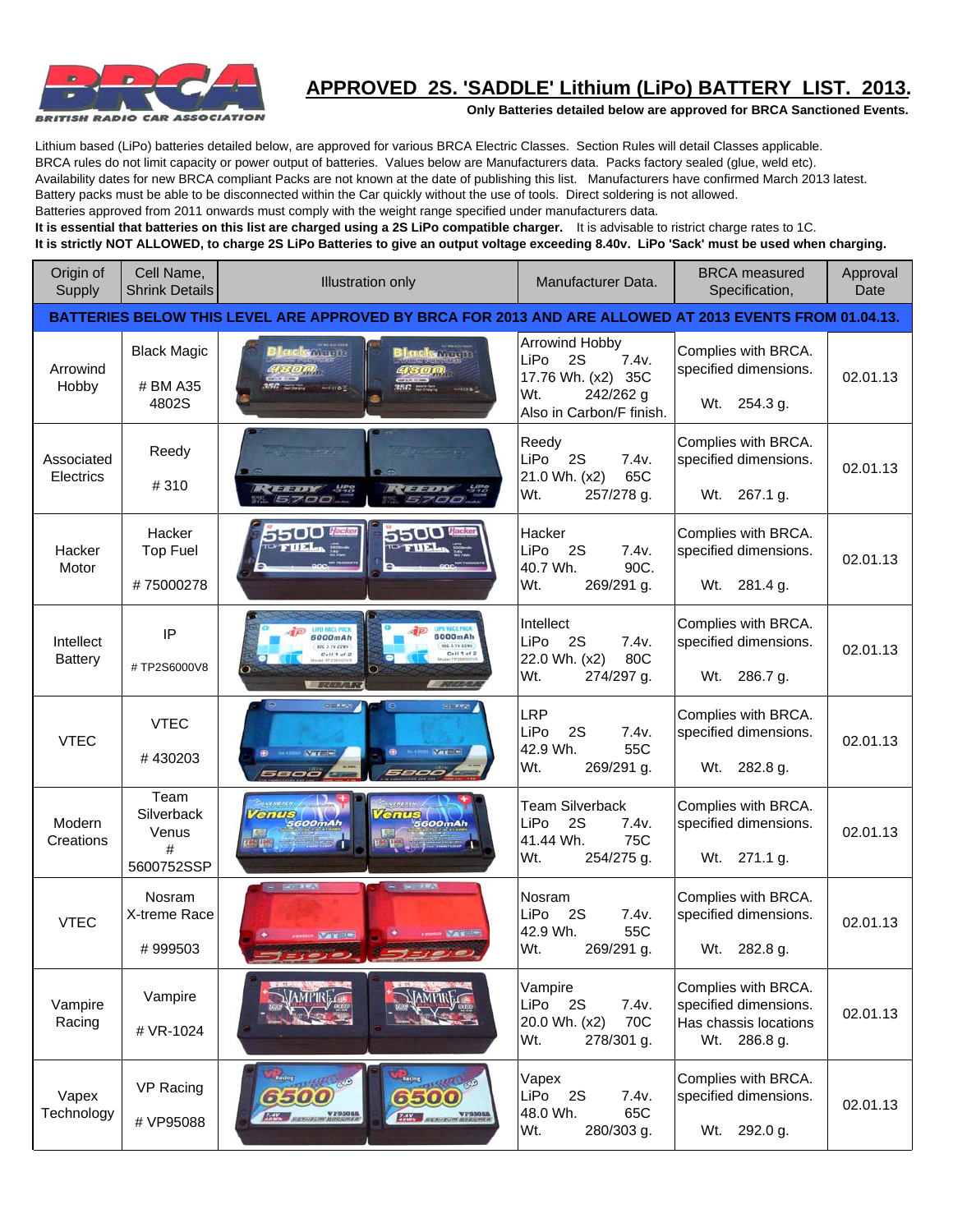| Acorn<br>Innovations              | Acorn Mad<br>Series<br>#1611626             |                                                                                                         | Acorn<br>LiPo<br>2S<br>7.4v.<br>20.0 Wh. (x2)<br>70C<br>253/274 g.<br>Wt.           | Complies with BRCA.<br>specified dimensions.<br>Wt. 264.0 g.                                                   | 02.01.13 |
|-----------------------------------|---------------------------------------------|---------------------------------------------------------------------------------------------------------|-------------------------------------------------------------------------------------|----------------------------------------------------------------------------------------------------------------|----------|
| <b>HUECO</b><br>Handels           | H-Speed<br>#HSP-0010                        |                                                                                                         | H-Speed<br><b>LiPo</b><br>2S<br>7.4v.<br>60C<br>41.0 Wh.<br>Wt.<br>288/312 g.       | Complies with BRCA.<br>specified dimensions.<br>Wt. 286.2 g.                                                   | 02.01.13 |
| <b>RC</b> Explorer                | <b>Team Powers</b><br>#<br>TP510035C        | <b>TEAM POULSE</b><br><b>DEFINI FONERS</b>                                                              | <b>RC</b> Explorer<br>LiPo<br>2S<br>7.4v.<br>40.0 Wh.<br>35C<br>Wt.<br>278/301 g.   | Complies with BRCA.<br>specified dimensions.<br>Wt. 292.2 g.                                                   | 02.01.13 |
| Shanghai<br>Dualsky               | Track &<br>Field<br>#33864                  | zack<br>s/field<br><u>elekto</u><br><b>Company's Company of the American</b><br><b>READ MANUFACTURE</b> | Dualsky<br>LiPo<br>- 2S<br>7.4v.<br>39.2 Wh.<br>70C<br>Wt.<br>259/281 g.            | Complies with BRCA.<br>specified dimensions.<br>Wt. 269.2 g.                                                   | 02.01.13 |
| Shenzhen<br>Acepow<br>Electronics | Gens ace<br>#<br>B25C51001S3<br><b>PS12</b> | <b>Gene OCO</b><br><i>Lens</i> OCC<br>5700<br><b>&amp; APPROVED</b>                                     | Acepow<br>7.4v.<br>LiPo<br>2S<br>18.9 Wh. (x2)<br>25C<br>Wt.<br>280/303 g.          | Complies with BRCA.<br>specified dimensions.<br>Wt.<br>289.8 g.                                                | 02.01.13 |
| Superior<br>Matching<br>Concept   | <b>SMC</b><br>#5670                         | <b>SBOO</b>                                                                                             | <b>SMC</b><br>LiPo<br>2S<br>7.4v.<br>70C<br>41.44 Wh.<br>Wt.<br>254/275 g.          | Complies with BRCA.<br>specified dimensions.<br>264.9 g.<br>Wt.                                                | 02.01.13 |
|                                   |                                             |                                                                                                         |                                                                                     |                                                                                                                |          |
|                                   |                                             | BATTERIES BELOW THIS LEVEL WERE APPROVED BY BRCA FOR 2012 AND ARE ALLOWED AT ALL 2013 EVENTS.           |                                                                                     |                                                                                                                |          |
| Advanced<br>Energy                | Thunder<br>Power RC<br>#TP5000-<br>2SPR65S  | <i><b>5000mAh</b></i><br>5 <i>000m</i> Ah<br>65C                                                        | <b>Thunder Power</b><br>LiPo<br>2S<br>7.4v.<br>37.0 Wh.<br>65C<br>Wt.<br>278/302 g. | 138.22 mm.<br>Length:<br>Width:<br>46.46 mm.<br>High:<br>25.09 mm.<br>Wt.<br>288.2 g.                          | 02.01.12 |
| <b>VTEC</b>                       | <b>VTEC</b><br>#79844                       |                                                                                                         | <b>LRP</b><br>LIPO.<br>25<br>7.4v.<br>41.5 Wh.<br>55C<br>Wt.<br>276/298 g.          | 137.46 mm.<br>Length:<br>Width:<br>46.21 mm.<br>High:<br>24.77 mm.<br>Wt.<br>276.3 g.<br>Has chassis location. | 02.01.12 |
| <b>VTEC</b>                       | Nosram<br>X-treme Race<br>#99941            |                                                                                                         | Nosram<br>LiPo<br>2S<br>7.4v.<br>41.5 Wh.<br>55C<br>Wt.<br>276/298 g.               | Length: 137.44 mm.<br>Width:<br>46.26 mm.<br>High:<br>24.73 mm.<br>Wt.<br>277.6 g.<br>Has chassis location.    | 02.01.12 |
| Robitronic<br>Electronic          | Robitronic<br># RO5246                      |                                                                                                         | Robitronic<br>LiPo<br>2S<br>7.4v.<br>70C<br>37.0 Wh.<br>Wt.<br>276/299 g.           | Length: 137.76 mm.<br>Width:<br>45.45 mm.<br>24.88 mm.<br>High:<br>Wt.<br>288.6 g.                             | 02.01.12 |
| Shenzhen<br>Acepow<br>Electronics | Gens ace<br># ACE25-<br>4800-0203B          | <b><i>Grants</i></b> QCC<br><i><b>Greenes</b></i> QCG<br>443(0)                                         | Acepow<br>LiPo<br><b>2S</b><br>7.4v.<br>35.5 Wh.<br>25C<br>Wt.<br>269/291 g.        | Length:<br>138.32 mm.<br>Width:<br>46.79 mm.<br>High:<br>24.80 mm.<br>Wt.<br>280.3 g.                          | 02.01.12 |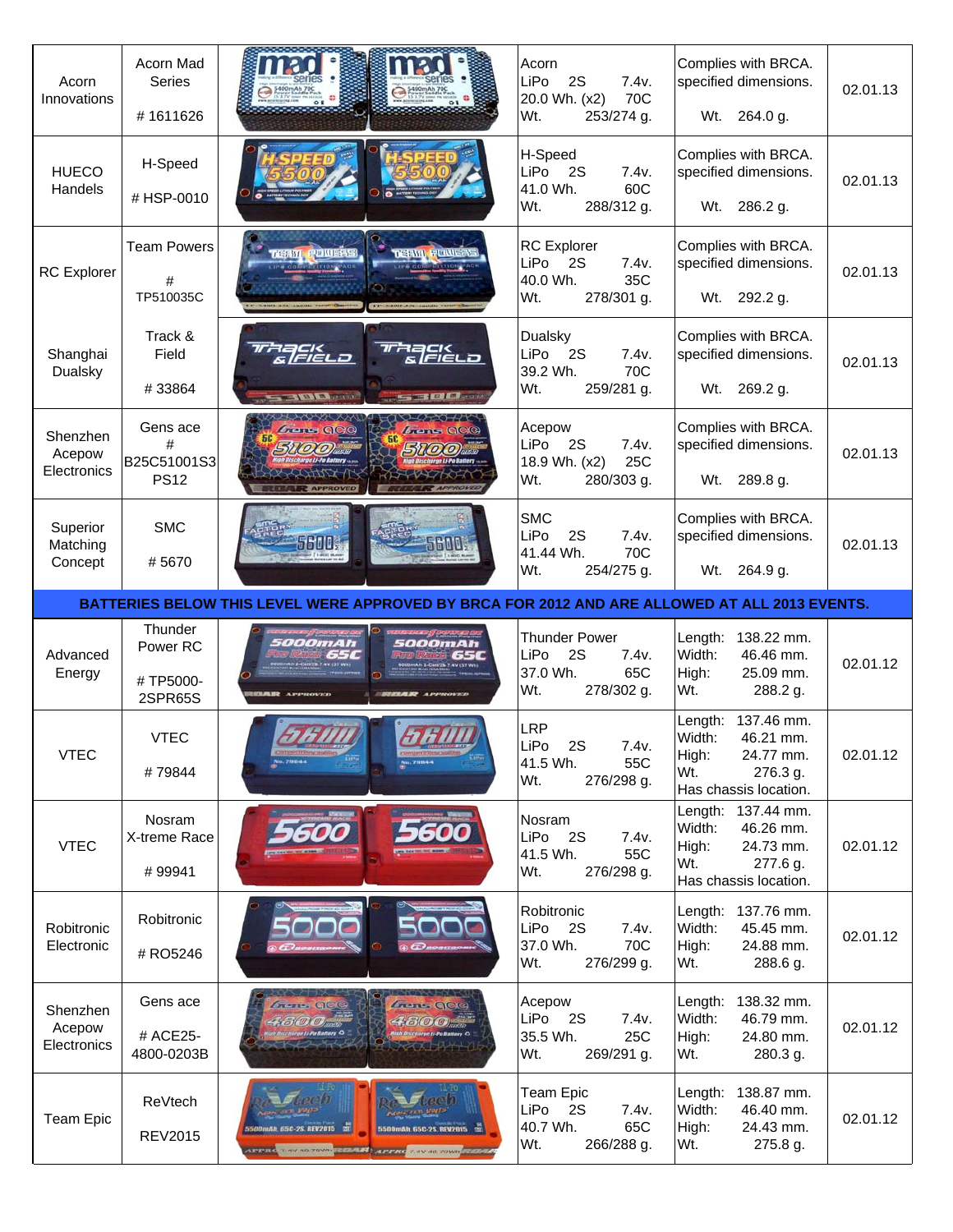| Vapex<br>Technology               | VP Racing<br># VP94449                   | Racing<br>6000<br><b>The Community of Community</b> | <b><i><u>Rating</u></i></b><br>6000<br><b>External</b> contractive contract | Vapex<br>LiPo<br>2S<br>7.4v.<br>44.5 Wh.<br>50C<br>Wt.<br>290/314 g.                          | Length:<br>Width:<br>High:<br>Wt. | 137.96 mm.<br>46.07 mm.<br>24.47 mm.<br>302.2 g.            | 02.01.12   |
|-----------------------------------|------------------------------------------|-----------------------------------------------------|-----------------------------------------------------------------------------|-----------------------------------------------------------------------------------------------|-----------------------------------|-------------------------------------------------------------|------------|
| <b>HPI Racing</b>                 | Plazma Pro<br>#106400                    | FILIZE Inital<br>FLJ<br><b>EV LIPS</b> SSC HIS ON   | <b>GLAZIAL</b><br>FK<br><b>25 UPo</b><br>7.4V LiPo<br>5600 mAh 95C HH       | <b>HPI</b><br>LiPo<br>2S<br>7.4v.<br>40.7 Wh.<br>95C<br>Wt.<br>276/298 g.                     | Length:<br>Width:<br>High:<br>Wt. | 138.40 mm.<br>46.46 mm.<br>24.35 mm.<br>287.1 g.            | 02.01.12   |
|                                   |                                          |                                                     |                                                                             | BATTERIES BELOW THIS LEVEL WERE APPROVED BY BRCA FOR 2011 AND ARE ALLOWED AT ALL 2013 EVENTS. |                                   |                                                             |            |
| Associated<br>Electrics           | Reedy<br># 627                           |                                                     |                                                                             | Reedy<br>2S<br>LiPo<br>7.4v.<br>60C<br>5200 mah.<br>Wt.<br>286/310 g.                         | Length:<br>Width:<br>High:<br>Wt. | 137.92 mm.<br>46.66 mm.<br>25.08 mm.<br>298.5 g.            | 02.01.2011 |
| <b>Bionic</b><br><b>Batteries</b> | <b>Bionic</b><br># BCS40-<br>4800-SAD    |                                                     | 性気の                                                                         | <b>Bionic</b><br>LiPo<br>2S<br>7.4v.<br>40C<br>4800 mah.<br>Wt.<br>280/304 g.                 | Length:<br>Width:<br>High:<br>Wt. | 137.50 mm.<br>46.47 mm.<br>23.64 mm.<br>291.4 g.            | 02.01.2011 |
| <b>Bionic</b><br><b>Batteries</b> | <b>Bionic</b><br># BCS50-<br>5000-SAD    |                                                     | い気子                                                                         | <b>Bionic</b><br>LiPo<br>2S<br>7.4v.<br>50C<br>5000 mah.<br>Wt.<br>288/312 g.                 | Length:<br>Width:<br>High:<br>Wt. | 137.50 mm.<br>46.37 mm.<br>24.92 mm.<br>301.2 g.            | 02.01.2011 |
| CS-<br>Electronic                 | <b>CS</b><br>Professional<br># C211019   |                                                     |                                                                             | <b>CS</b><br>LiPo<br>2S<br>7.4v.<br>19.2 Wh x 2 50C<br>Wt.<br>264/286 g                       | Length:<br>Width:<br>High:<br>Wt. | 137.21 mm.<br>46.48 mm.<br>24.75 mm.<br>268.9g              | 02.01.2011 |
| Graupner                          | <b>GM</b><br>V-MAXX<br>#99009            |                                                     |                                                                             | GM<br>LiPo<br>7.4v.<br>2S<br>60C.<br>5600 mah.<br>Wt.<br>274/296 g.                           | Length:<br>Width:<br>High:<br>Wt. | 137.43 mm.<br>46.07 mm.<br>24.68 mm.<br>280.5 g.            | 02.01.2011 |
| Intellect<br><b>Battery</b>       | IP<br>#TP2S5400V6                        | 5400mAh<br>皇帝奉祀                                     | 5400mAt<br>$\equiv$ , $/$ , $/$ , $/$                                       | Intellect<br>LiPo<br>2S<br>7.4v.<br>5400 mah.<br>60C<br>274/296 g<br>Wt.                      | Width:<br>High:<br>Wt.            | Length: 137.98 mm.<br>46.24 mm.<br>24.98 mm.<br>283.5 g     | 02.01.2011 |
| Robitronic<br>Electronic          | Robitronic<br># RO5242                   |                                                     |                                                                             | Robitronic<br>LiPo<br>2S<br>7.4v.<br>5200 ??<br>60C<br>Wt.<br>284/308 g                       | Length:<br>Width:<br>High:<br>Wt. | 137.46 mm.<br>46.40 mm.<br>24.71 mm.<br>294.8 g             | 02.01.2011 |
| Superior<br>Matching<br>Concept   | <b>SMC</b><br>C-Max<br>#5260SP           | <b>RUAR APPROVEDED</b>                              | <b>RUAR APPROV</b>                                                          | <b>SMC</b><br>LiPo<br>2S<br>7.4v.<br>60C<br>5200 mah.<br>Wt.<br>260/282 g.                    | Length:<br>Width:<br>High:<br>Wt. | 138.74 mm.<br>46.42 mm.<br>24.36 mm.<br>273.4 g.            | 02.01.2011 |
| Team<br><b>ORION</b>              | <b>ORION</b><br>Carbon Pro<br># ORI14048 | CAMBON                                              |                                                                             | Orion<br>LiPo<br>2S<br>7.4v.<br>40.7 Wh.<br>90C<br>Wt.<br>266/288 g.                          | Length:<br>Width:<br>High:<br>Wt. | 138.10 mm.<br>46.57 mm.<br>23.73 mm.<br>278.0 g.            | 02.01.2011 |
| Team<br><b>ORION</b>              | <b>ORION</b><br>Carbon Pro<br># ORI14049 |                                                     |                                                                             | Orion<br>LiPo<br>2S<br>7.4v.<br>40.7 Wh.<br>90C<br>Wt. w/wire 297/321 g                       | Length:<br>Width:<br>High:        | 138.51 mm.<br>46.84 mm.<br>24.52 mm.<br>Wt. w/wire 310.0 g. | 02.01.2011 |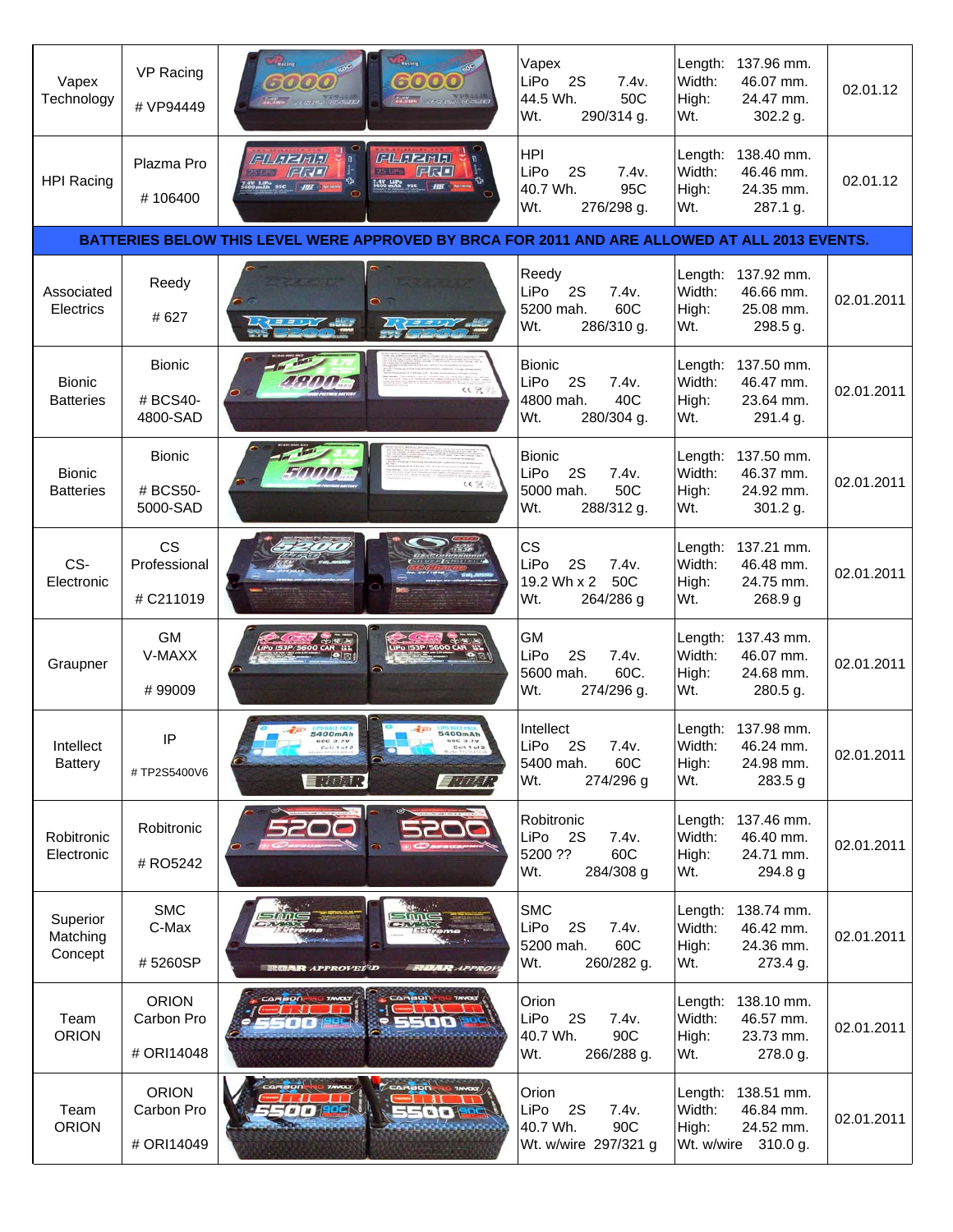| nVision           | nVision<br># NV1102                              | <b>TO Cinnh</b><br>$=$ $\sqrt{m}$<br>$147 = 7$<br><b>FULL 7.4V</b>                            | nVision<br>LiPo<br>2S<br>7.4v.<br>90C<br>5500 mah.<br>266/288 g.<br>Wt.                | Length:<br>138.01 mm.<br>Width:<br>46.66 mm.<br>High:<br>23.94 mm.<br>Wt.<br>281.0 g.                      | 02.01.2011               |
|-------------------|--------------------------------------------------|-----------------------------------------------------------------------------------------------|----------------------------------------------------------------------------------------|------------------------------------------------------------------------------------------------------------|--------------------------|
| Tianco            | <b>ORCA</b><br>Infinite<br># OB4230SH            | <b>AORO.</b><br><b>ORCA</b><br><b>SA200mAh</b><br><i><b>OOmAh</b></i>                         | Tianco<br>LiPo<br>2S<br>7.4v.<br>30C<br>4200 mah.<br>Wt.<br>233/253 g.                 | Length: 137.43 mm.<br>Width:<br>46.28 mm.<br>High:<br>23.17 mm.<br>Wt.<br>233.3 g.                         | 02.01.2011               |
| Tianco            | <b>ORCA</b><br>Infinite<br># OB5235IS            | $III - III$<br>szoömän                                                                        | Tianco<br>LiPo<br>2S<br>7.4v.<br>45C<br>5200 mah.<br>Wt.<br>274/296 g.                 | Length: 137.41 mm.<br>Width:<br>46.22 mm.<br>24.95 mm.<br>High:<br>Wt.<br>277.3 g.                         | 02.01.2011               |
| Vampire<br>Racing | Vampire<br># VR-1017                             |                                                                                               | Vampire<br>LiPo<br>7.4v.<br>- 2S<br>60C<br>5400 mah.<br>Wt.<br>274/296 g.              | Length:<br>137.28 mm.<br>Width:<br>46.15 mm.<br>High:<br>24.93 mm.<br>Wt.<br>280.6 g.                      | 02.01.2011               |
| <b>RC Plus</b>    | <b>Python Plus</b><br># RC-PPC40-<br>4800-SAD    |                                                                                               | <b>RC Plus</b><br>LiPo<br>2S<br>7.4v.<br>40C<br>4800 mah.<br>Wt.<br>280/304 g.         | 137.69 mm.<br>Length:<br>Width:<br>46.48 mm.<br>High:<br>23.80 mm.<br>Wt.<br>289.2 g.                      | 02.01.2011               |
| <b>RC Plus</b>    | <b>Python Plus</b><br># RC-PPC50-<br>5000-SAD    |                                                                                               | <b>RC Plus</b><br>LiPo<br>2S<br>7.4v.<br>50C<br>5000 mah.<br>Wt.<br>288/312 g.         | 137.69 mm.<br>Length:<br>Width:<br>46.25 mm.<br>24.83 mm.<br>High:<br>Wt.<br>300.6 g.                      | 02.01.2011               |
|                   | Xcelorin                                         | 10101078<br>XCELOCIO<br>XCELOCIO                                                              | <b>SMC</b><br>LiPo<br>2S                                                               | Length:<br>138.14 mm.                                                                                      |                          |
| Xcelorin          | # LOSB9878                                       | 52001 60C urs<br>2001 60C                                                                     | 7.4v.<br>60C<br>5200 mah.<br>Wt.<br>265/287 g.                                         | Width:<br>46.18 mm.<br>24.59 mm.<br>High:<br>Wt.<br>272.4 g.                                               | 02.01.2011               |
|                   |                                                  | BATTERIES BELOW THIS LEVEL WERE APPROVED BY BRCA FOR 2010 AND ARE ALLOWED AT ALL 2013 EVENTS. |                                                                                        |                                                                                                            |                          |
| <b>VTEC</b>       | <b>LRP</b><br>Competition<br>car line.<br>#79878 |                                                                                               | LRP<br>LiPo 2S<br>7.4v.<br>5000.<br>50C                                                | Length: 138.74 mm.<br>Width:<br>46.29 mm.<br>High:<br>24.83 mm.<br>Wt.<br>262.8 g<br>Has chassis location. | 17.01.2010               |
| <b>ORION</b>      | <b>ORION</b><br>Carbon.<br># ORI14014            |                                                                                               | Orion<br>LiPo 2S<br>7.4v.<br>45C<br>4500.                                              | 138.33 mm.<br>Length:<br>Width:<br>46.66 mm.<br>24.61 mm.<br>High:<br>Wt.<br>274.2 g.                      |                          |
| <b>ORION</b>      | <b>ORION</b><br>Carbon<br># ORI14015             |                                                                                               | Orion<br>LiPo 2S<br>7.4v.<br>45C<br>4500                                               | Length: 137.80 mm.<br>Width:<br>46.58 mm.<br>High:<br>24.91 mm.<br>Wt. inc. wire 300.8 g                   | 17.01.2010<br>17.01.2010 |
| Graupner          | GM<br>V-MAXX<br>#99001                           |                                                                                               | GM<br>LiPo 2S 7.4v.<br>5200 mah.<br>35C<br>1 off tube 3.5mm.<br>Case Black or C/Fibre. | Length:<br>137.32 mm.<br>Width:<br>46.16 mm.<br>High:<br>22.76 mm.<br>Wt.<br>258.0 g                       | 17.01.2010               |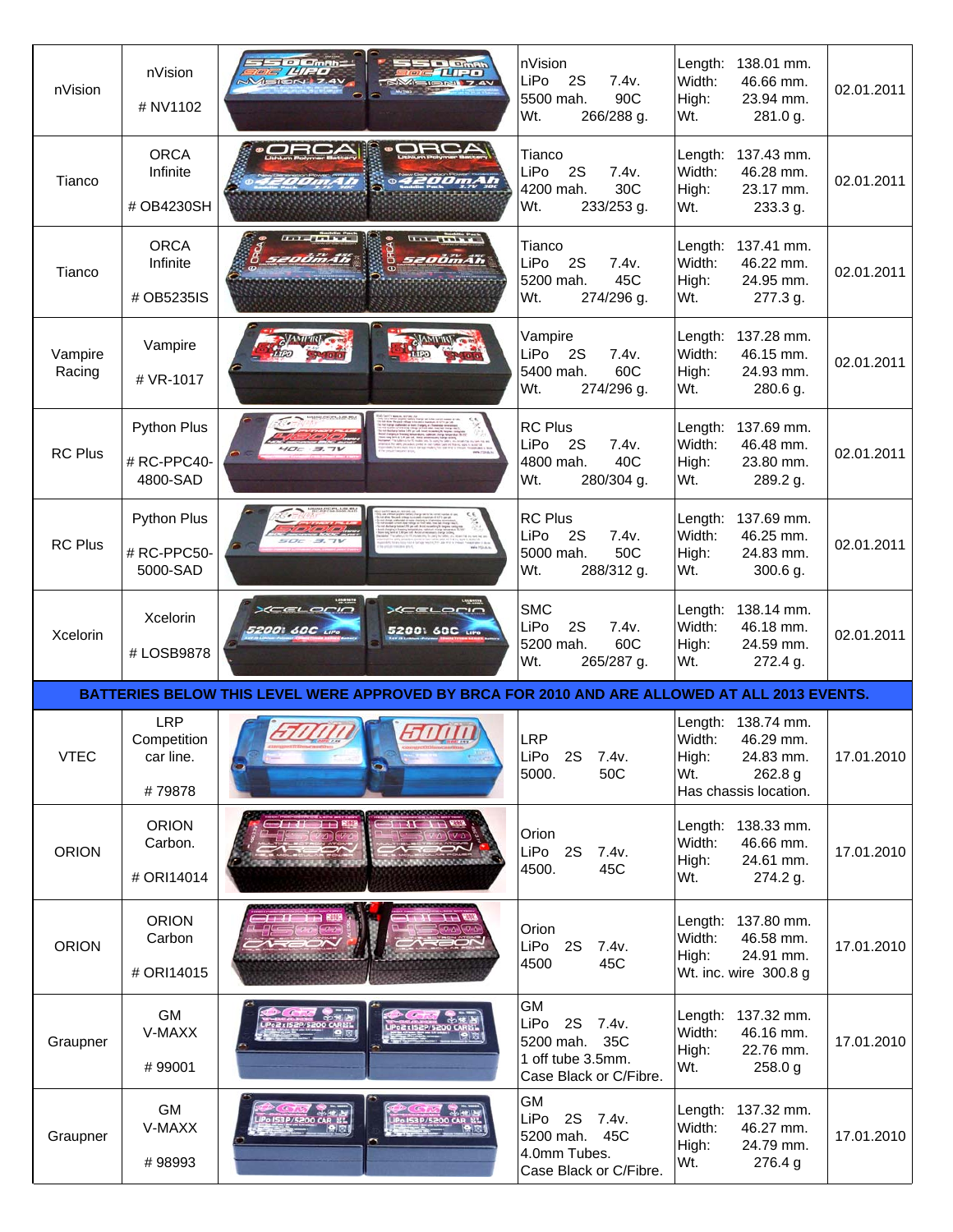| Graupner                          | <b>GM</b><br>V-MAXX<br>#98996                          |                                                                                                          | <b>GM</b><br>LiPo<br><b>2S</b><br>7.4v.<br>5200 mah.<br>45C<br>1 off Tube 3.5mm.<br>Case Black or C/Fibre. | 137.34 mm.<br>Length:<br>Width:<br>46.28 mm.<br>High:<br>24.73 mm.<br>Wt.<br>277.1 g     | 17.01.2010 |
|-----------------------------------|--------------------------------------------------------|----------------------------------------------------------------------------------------------------------|------------------------------------------------------------------------------------------------------------|------------------------------------------------------------------------------------------|------------|
| Robitronic<br>Electronic          | Robitronic<br># RO5217                                 |                                                                                                          | Robitronic<br>LiPo 2S<br>7.4v.<br>4500.<br>50C                                                             | Length:<br>137.99 mm.<br>Width:<br>46.52 mm.<br>23.60 mm.<br>High:<br>Wt.<br>273.8 g     | 17.01.2010 |
| Robitronic<br>Electronic          | Robitronic<br># RO5218                                 |                                                                                                          | Robitronic<br>LiPo 2S<br>7.4v.<br>50C<br>5000.                                                             | 137.61 mm.<br>Length:<br>Width:<br>46.28 mm.<br>24.97 mm.<br>High:<br>Wt.<br>294.6 g     | 17.01.2010 |
| Associated<br>Electrics           | Reedy<br>#686                                          |                                                                                                          | Reedy<br>LiPo 2S<br>7.4v.<br>4200 mah.<br>40C                                                              | Length: 137.34 mm.<br>Width:<br>46.94 mm.<br>High:<br>23.16 mm.<br>Wt. inc. wire 267.6 g | 17.01.2010 |
| Desire<br>Power                   | <b>Desire Power</b><br>V <sub>6</sub><br># DPC5000XP40 |                                                                                                          | <b>Desire Power</b><br>LiPo 2S<br>7.4v.<br>5000 mah.<br>40C                                                | 138.94 mm.<br>Length:<br>Width:<br>46.41 mm.<br>High:<br>24.75 mm.<br>Wt.<br>268.2 g     | 17.01.2010 |
| Intellect<br><b>Battery</b>       | IP<br>#TP2S5000V3                                      | 5000mAh<br>5000mAh<br>35C 3.7V<br>350 3.7V<br>Cell 1 of 2<br>13000<br><b>By Land Mar</b>                 | IP<br>LiPo<br>2S<br>7.4v.<br>5000 mah.<br>35C                                                              | Length:<br>137.78 mm.<br>Width:<br>46.30 mm.<br>High:<br>22.82 mm.<br>Wt.<br>258.3 g     | 17.01.2010 |
| Intellect<br><b>Battery</b>       | IP<br>#TP2S5200V4                                      | <b>UPO HACE PACK</b><br>5200mAh<br>45C 3.7V<br>450 3.7V<br>Cell 1 of<br>Cell 1 of 2<br><b>Contact Of</b> | IP<br>LiPo<br>2S<br>7.4v.<br>5200 mah.<br>45C                                                              | Length:<br>137.44 mm.<br>Width:<br>46.26 mm.<br>High:<br>24.80 mm.<br>Wt.<br>276.2 g     | 17.01.2010 |
| Muchmore                          | Impact<br>#<br><b>MLI-IS5000A</b>                      |                                                                                                          | Muchmore<br>LiPo<br>2S<br>7.4v.<br>5000<br>35C                                                             | Length: 137.34 mm.<br>Width:<br>46.20 mm.<br>High:<br>22.84 mm.<br>Wt.<br>258.9 g        | 17.01.2010 |
| Muchmore                          | Impact<br>#<br><b>MLI-IS5200B</b>                      |                                                                                                          | Muchmore<br>LiPo 2S<br>7.4v.<br>5200<br>45C                                                                | Length:<br>137.40 mm.<br>Width:<br>46.28 mm.<br>24.82 mm.<br>High:<br>Wt.<br>275.8 g     | 17.01.2010 |
| Yuntong                           | Yuntong<br># YT90093                                   | 4800.<br>网络圆圆圆                                                                                           | Yuntong<br>LiPo 2S<br>7.4v.<br>50C<br>4500 mah.                                                            | Length:<br>137.58 mm.<br>Width:<br>44.78 mm.<br>High:<br>23.42 mm.<br>Wt.<br>273.9 g     | 17.01.2010 |
| Yuntong                           | Yuntong<br># YT90109                                   | 8000.<br>-8000.                                                                                          | Yuntong<br>LiPo 2S<br>7.4v.<br>50C<br>5000 mah.                                                            | 137.71 mm.<br>Length:<br>Width:<br>46.34 mm.<br>High:<br>24.98 mm.<br>Wt.<br>295.9 g     | 17.01.2010 |
| <b>Bionic</b><br><b>Batteries</b> | <b>Bionic</b><br>#<br>BCS40-4500-<br>SAD               |                                                                                                          | <b>Bionic</b><br>LiPo 2S<br>7.4v.<br>4500 mah.<br>40C                                                      | 138.62 mm.<br>Length:<br>Width:<br>46.66 mm.<br>High:<br>24.58 mm.<br>272.0 g<br>Wt.     | 17.01.2010 |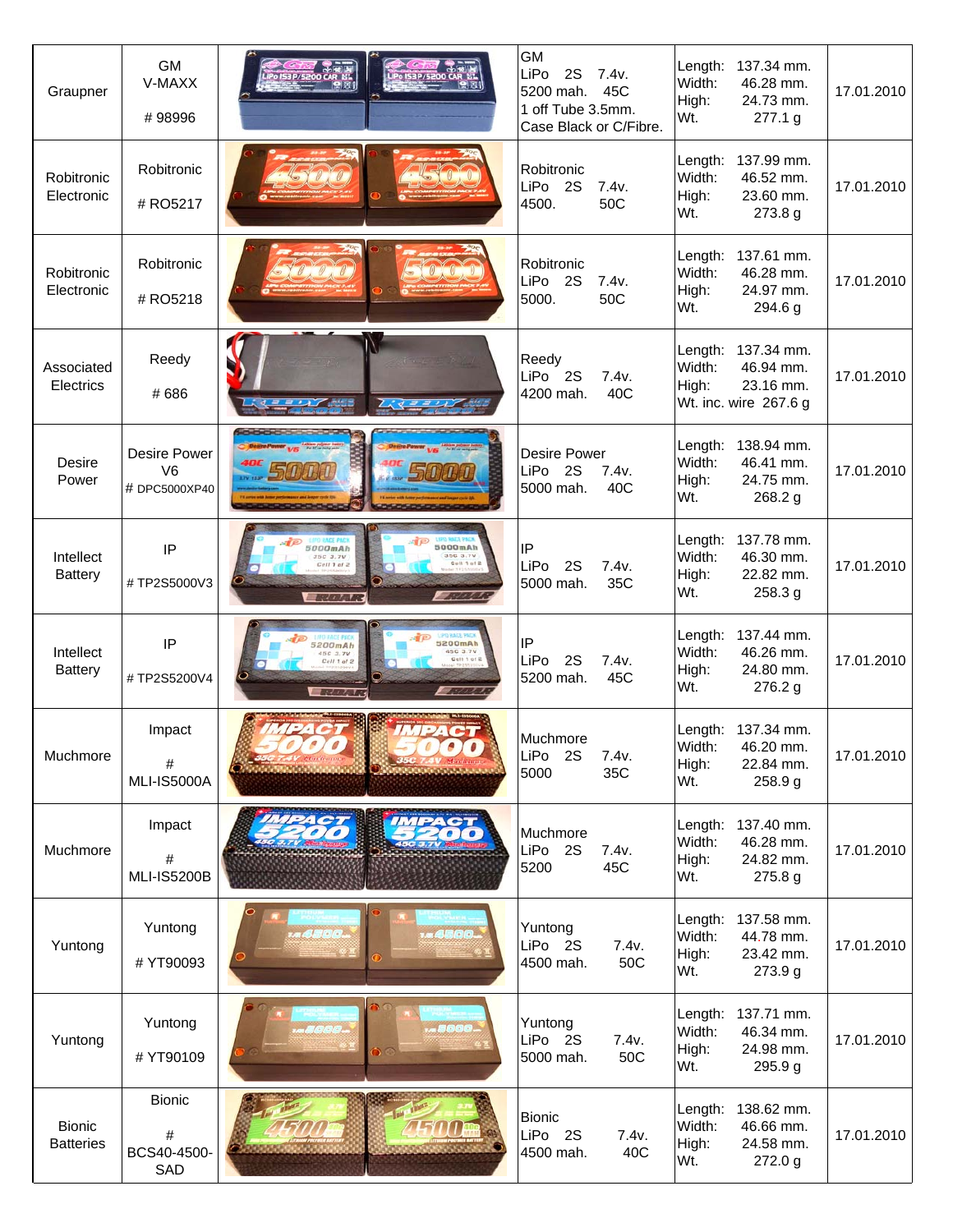| CS-<br>Electronic   | CS-Factory<br>Professional<br># C211013          |                                                                                               | <b>CS</b><br>LiPo<br>2S<br>7.4v.<br>5200<br>50C                                                                  | 137.69 mm.<br>Length:<br>46.27 mm.<br>Width:<br>High:<br>24.98 mm.<br>Wt.<br>299.0 g                          | 17.01.2010 |
|---------------------|--------------------------------------------------|-----------------------------------------------------------------------------------------------|------------------------------------------------------------------------------------------------------------------|---------------------------------------------------------------------------------------------------------------|------------|
| <b>VTEC</b>         | Nosram<br>X-Treme Race<br>#99948                 |                                                                                               | Nosram<br>LiPo<br><b>2S</b><br>7.4v.<br>50C<br>5000                                                              | 138.96 mm.<br>Length:<br>Width:<br>46.42 mm.<br>24.85 mm.<br>High:<br>Wt.<br>263.4 g<br>Has chassis location  | 17.01.2010 |
| Moore<br>Speed      | Moore-speed<br># MS-B7405                        | e-speed<br><b>DO</b> mai                                                                      | Moore-speed<br>LiPo 2S<br>7.4v.<br>4600 mah.<br>50C                                                              | Length:<br>138.04 mm.<br>Width:<br>46.49 mm.<br>High:<br>24.65 mm.<br>Wt.<br>273.9 g                          | 17.01.2010 |
| Moore<br>Speed      | Moore-speed<br># MS-B7406                        | maanz<br><b>Dari</b>                                                                          | Moore-speed<br>LiPo 2S<br>7.4v.<br>4600 mah.<br>50C                                                              | 137.78 mm.<br>Length:<br>Width:<br>46.49 mm.<br>High:<br>24.67 mm.<br>Wt. inc. wire 298.7 g                   | 17.01.2010 |
| Vampire<br>Racing   | Vampire<br># VR-1012                             |                                                                                               | Vampire<br>LiPo 2S<br>7.4v.<br>4400 mah.<br>40C                                                                  | 136.96 mm.<br>Length:<br>Width:<br>46.06 mm.<br>22.79 mm.<br>High:<br>Wt.<br>231.4 g                          | 17.01.2010 |
| Vapex               | <b>VP</b><br>#<br>VP654358SH                     | 30C<br>4500<br>4500-                                                                          | Vapex<br>LiPo 2S<br>7.4v.                                                                                        | 137.09 mm.<br>Length:<br>Width:<br>46.27 mm.<br>23.70 mm.<br>High:                                            | 17.01.2010 |
|                     | 30C-3P                                           |                                                                                               | 4500 mah.<br>30C                                                                                                 | Wt.<br>235.9 g                                                                                                |            |
|                     |                                                  | BATTERIES BELOW THIS LEVEL WERE APPROVED BY BRCA FOR 2009 AND ARE ALLOWED AT ALL 2013 EVENTS. |                                                                                                                  |                                                                                                               |            |
| <b>VTEC</b>         | <b>LRP</b><br>Competition<br>car line.<br>#79866 |                                                                                               | <b>LRP</b><br>LiPo<br>2S<br>7.4v.<br>4800.<br>40C<br>Saddle Pack                                                 | Length:<br>138.73 mm.<br>Width:<br>46.09 mm.<br>High:<br>23.48 mm.<br>Wt.<br>249.3 g<br>Has chassis location. | 16.02.2009 |
| <b>GM</b><br>Racing | <b>GM</b><br>V-MAXX<br>#98994                    |                                                                                               | <b>GM</b><br>LiPo<br>2S2P 7.4v.<br>4200 mah.<br>30C<br>Saddle Pack                                               | Length:<br>137.13 mm.<br>Width:<br>46.14 mm.<br>High:<br>22.74 mm.<br>Wt.<br>230.6 g                          | 16.02.2009 |
| <b>GM</b><br>Racing | <b>GM</b><br>V-MAXX<br>#98988                    | 2P/4200 CARSS<br>Po 253P/4200 CARG                                                            | <b>GM</b><br>LiPo<br>2S3P 7.4v.<br>4200 mah.<br>35C<br>Saddle Pack                                               | Length:<br>137.08 mm.<br>Width:<br>46.43 mm.<br>High:<br>23.36 mm.<br>Wt. inc. wire 279.4 g                   | 16.02.2009 |
| <b>TrakPower</b>    | <b>TrakPower</b><br>#<br>TP32002SSP              | FEERALE<br><b>FEERALE</b>                                                                     | <b>TrakPower</b><br>LiPo 2S<br>7.4v.<br>3200 mah.<br>20 <sub>C</sub><br>Also EFRA label.<br>2009 Revised version | Length:<br>137.52 mm.<br>Width:<br>46.87 mm.<br>High:<br>21.24 mm.<br>Wt.<br>188.0 g                          | 16.02.2009 |